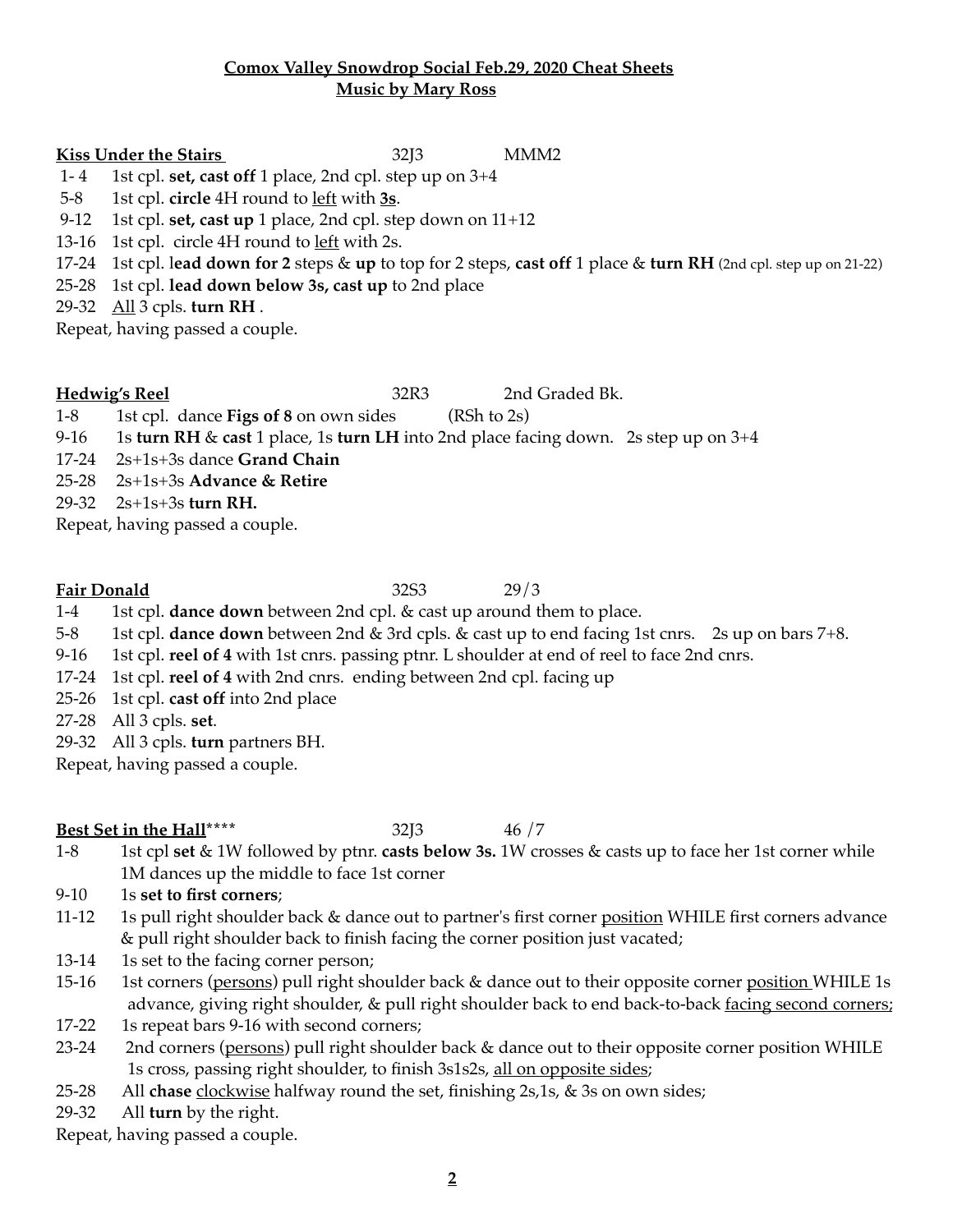#### **Adieu Mon Ami** 32S3 24/11

- 1-4 1st & 2nd M, & 1st & 2nd W, **set to each other & turn** BH round to places.
- 5-8 1st & 2nd cpls. **set to prtnrs & turn** BH to finish ready for Allemande.

9-16 1st & 2nd cpls. dance **Allemande**. 1st cpl. finish facing 1st cnrs.

- 17-22 1st cpl. **set to corners & partner** (*"Hello Good-Bye"* setting).
- 23-24 1st cpl. dance a **Petronella turn** with a clap, to finish in 2nd place on own sides.
- 25-32 All 3 cpls. **6 hands round & back.**

Repeat, having passed a couple.

#### **The Australian Ladies\*\*\*\*** 32R3 Campbell Glasgow Assembly

- 1-8 1s **cross, cast** down to 3rd place (2s + 3s up on 3+4) & 3s & 1s dance **RH across**. 1s end in middle of set facing up ready to…
- 9-16 1s **lead up** to top, **cross, cast** to 2nd place & 2s + 1s dance **LH across**.
- 17-24 2s & 3s **set & cross RH** as 1s cross RH & **cast to Right**, 2s +3s **set on sides & change places RH** as 1s **cross RH** up & down centre & cast to their right.
- 25-32 3s & 2s **set & cross RH** as 1s cross RH & **cast to right**, 3s +2s **set on sides & change pls RH** as 1s **cross RH** up & down centre & cast to 2nd place.

Repeat, having passed a couple.

#### **The Blithest Lass That Ever Was Seen** 32S3 MMM2

- 1-4 1st cpl **turn** BH, & cast off one place own side
- 5-8 1st cpl **turn** BH & 1st W casts up ending between 2nd cpl facing down & 1st M casts down & ends between 3rd cpl., all facing up
- 9-12 All 3 **set twice**, 1st cpl turn right about on 3rd & 4th steps to finish between corners
- 13-16 All 3 **set twice**, 1st cpl turn left on 4th step to face 1st corners

17-24 1st cpl. **set to & turn corners**, finishing facing the men's side, L hands joined (woman on right of man)

25-28 1st cpl **lead** through the men, **cross over & cast***(W down, M up)* & meet in middle facing womens' side

29-32 They **lead LH** through the women, **cross over & cast** *(W up, M down)* & dance to 2nd place, own side. Repeat, having passed a couple.

| <b>The Cranberry Tart</b> |                                                                                                 |                                     | 32J3 | Terry Glasspool - The Seven Year Itch |                                    |
|---------------------------|-------------------------------------------------------------------------------------------------|-------------------------------------|------|---------------------------------------|------------------------------------|
| $1-16$                    | The Fugue:                                                                                      |                                     |      |                                       |                                    |
|                           |                                                                                                 | <b>First Man</b>                    |      | First Woman                           |                                    |
|                           | $1-2$                                                                                           | Set                                 |      | Stand                                 |                                    |
|                           | $3-4$                                                                                           | Cast (2M step up)                   |      | Set                                   |                                    |
|                           | $5-6$                                                                                           | <b>Set</b>                          |      | Cast(2W step up)                      |                                    |
|                           | $7 - 8$                                                                                         | Petronella turn down end between 3s |      | Set                                   |                                    |
|                           | $9-10$                                                                                          | Set in line with 3s                 |      |                                       | Petronella turn up, end between 2s |
|                           |                                                                                                 | 11-12 Advance with 3s               |      | Set in line with 2s                   |                                    |
|                           |                                                                                                 | 13-14 Retire with 3s                |      | Advance with 2s                       |                                    |
|                           |                                                                                                 | 15-16 Advance ALONE                 |      | Retire with 2s                        |                                    |
| 17-24                     | 1st cpl. RS shadow Reels of 3 across the dance with 2nd cpl. End in 2nd place, own sides facing |                                     |      |                                       |                                    |
|                           | down.                                                                                           |                                     |      |                                       |                                    |

25-32 RS **reels of 3** on the side.

Repeat, having passed a couple.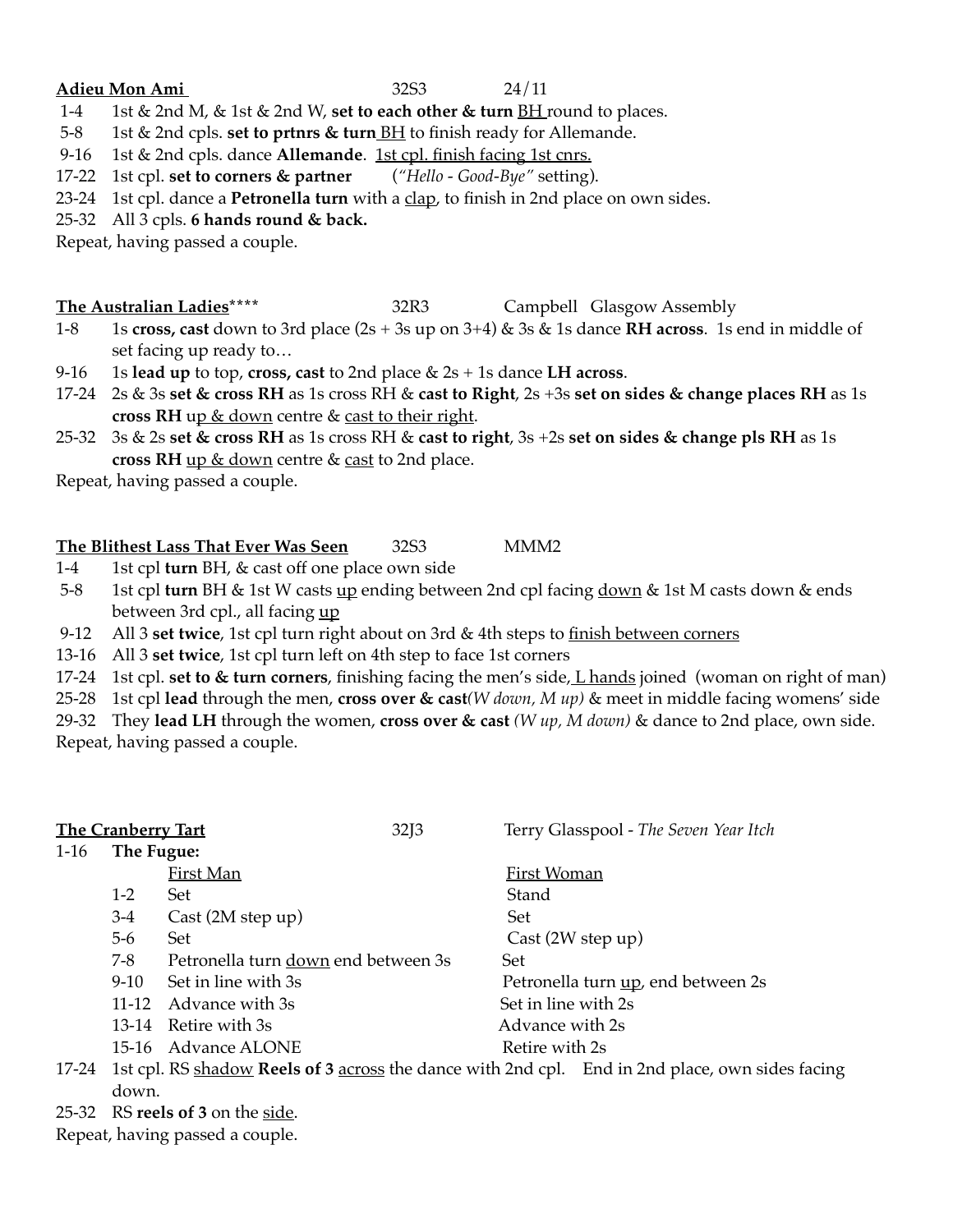# The Montgomeries' Rant 32R3 10/1

- 1-8 1st. cpl. **cross** RH, **cast**, **cross** LH, 1M cast down & 1W cast up .
- 9-16 RS **Reels of 3** across, 1W with 2cpl. & 1M with 3rd. cpl. 1's end in middle facing 2nd woman
- 17-24 1st cpl. NH joined, set to 2W, turn inwards & change hands to set to 3M, then 3W, & change hands to set to 2M; on last setting step, turn back to back, 1M facing up & 1W down.
- 25-30 **Reels of 3** on sides (1st cpl. RS to 2nd corners to begin). All corners dance **out** to begin!
- 31-32 1st cpl. **cross** over RH to own sides into 2nd place.

Repeat, having passed a couple.

#### **Lady Maxwell's Reel** 32M (16S+16R) 26/8

#### *Strathspey*

1-6 1s+2s dance **RH across**, **LH back** to places and

7-8 1's **cast to 2nd place,** 2 **dance up** to 1st place.

- 9-16 1s+3s dance **Rights & Lefts**.
- *Reel*

17-24 2s<sup>+1</sup>s **circle** 4H round and back, 1st W end facing up, 1st M facing down on own sides

25-32 1s dance RS **reels of 3** on own sides.

Repeat, having passed a couple.

**The Rothesay Rant** 32J4 Sq. Set Holden - Birmingham Bk. 1973

1-4 All **1/2 turn ptnrs. RH**, retain hold & give LH to next person & **all set** (M facing out),

5-8 **1/2 turn** next person LH & **all set,** end women turning in

9-16 1st & 3rd (**SIDE cpls**.in 2nd & 4th places) dance **1/2 Ladies Chain** & **1/2 Rights & Lefts.** 

17-24 2nd & 4th cpls. (Top & bottom cpls.) dance **1/2 Ladies Chain** & **1/2 Rights & Lefts.** 

25-32 All **circle** 8 hands round & back.

Repeat from new positions.

### **The Flowers of Edinburgh** 32R3 1/6

- 1-8 1W followed by partner **cast** below 3C, 1W cross & dance up behind men while 1M dance up centre to 1st places on opposite sides & **set**.
- 9-16 1M followed by partner, **repeat** 1-8 to end in own places.
- 17-24 1st cpl. **lead down the middle & up.**
- 25-32 1st & 2nd cpls. **poussette**.

Repeat, having passed a couple.

**Lammermuir Hills**\*\*\*\* 32S2 3 cpl. sets R. Goldring Auld Friends Meet

1-8 1st & 2nd cpls. **Poussette** right round.

9-12 1st woman & 2nd man, **cross** RH, **cast** round their partners & dance **across to place**.

13-16 1st & 2nd cpls. dance **right hands across**.

- 17-20 1M & 2W **cross LH, cast** round their partners & dance **across to place**.
- 21-24 1st & 2nd cpls. dance **left hands across.**
- 25-32 1st & 2nd cpls. dance the **Knot**.

Repeat, having passed a couple.